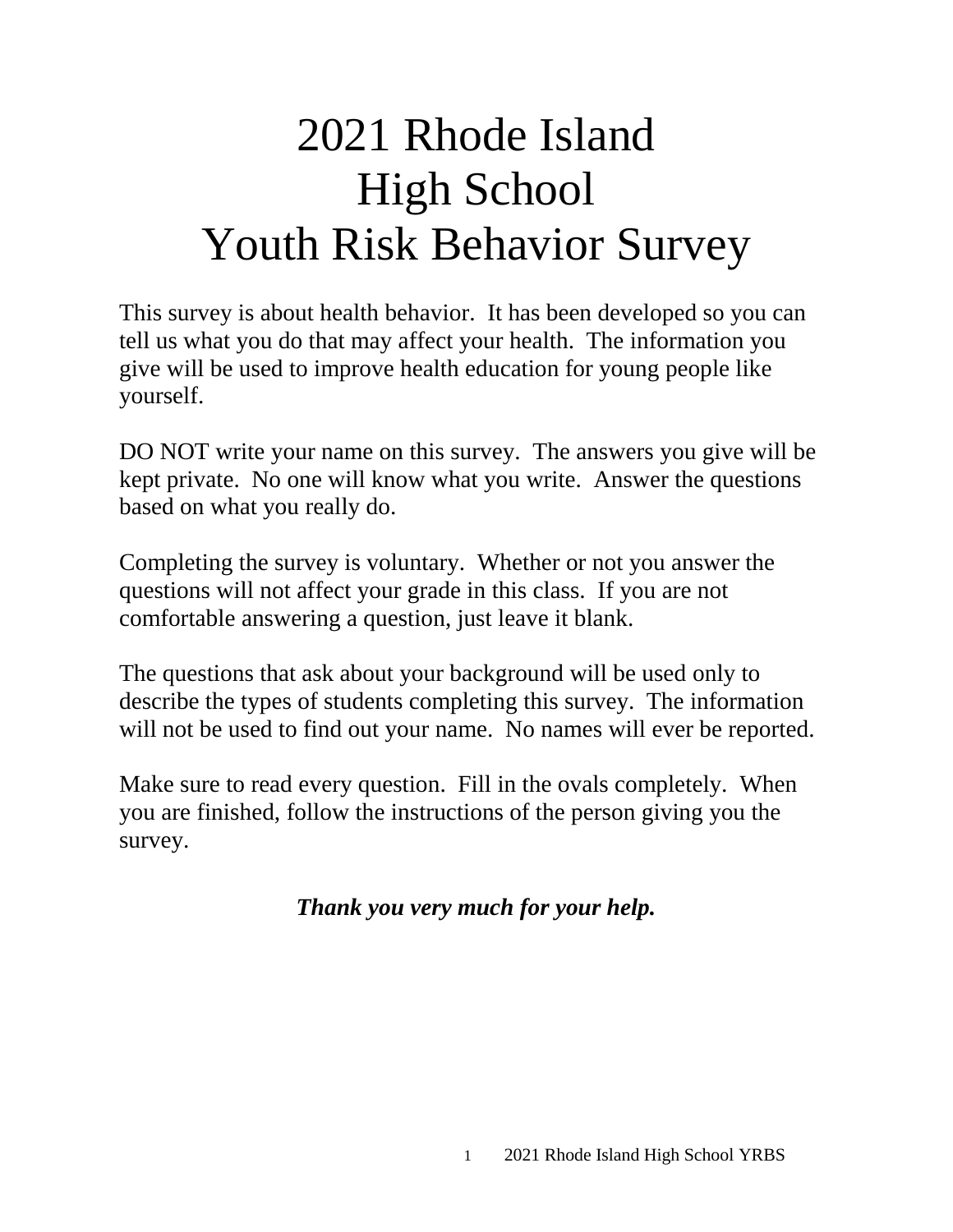#### **Directions**

- **Use a #2 pencil only.**
- **Make dark marks.**
- Fill in a response like this: A B  $\bullet$  D.
- **If you change your answer, erase your old answer completely.**
- 1. How old are you?
	- A. 12 years old or younger
	- B. 13 years old
	- C. 14 years old
	- D. 15 years old
	- E. 16 years old
	- F. 17 years old
	- G. 18 years old or older
- 2. What is your sex?
	- A. Female
	- B. Male
- 3. In what grade are you?
	- A. 9th grade
	- B. 10th grade
	- C. 11th grade
	- D. 12th grade
	- E. Ungraded or other grade
- 4. Are you Hispanic or Latino?
	- A. Yes
	- B. No
- 5. What is your race? **(Select one or more responses.)**
	- A. American Indian or Alaska Native
	- B. Asian
	- C. Black or African American
	- D. Native Hawaiian or Other Pacific Islander
	- E. White

6. How tall are you without your shoes on? Directions: Write your height in the shaded blank boxes. Fill in the matching oval below each number.

Example

| Height                        |                        |  |
|-------------------------------|------------------------|--|
| Feet                          | <b>Inches</b>          |  |
| $\overline{\mathbf{5}}$       | 7                      |  |
| $\overline{\circledS}$        | $^{\circledR}$         |  |
| $\circledA$                   | $\circled{0}$          |  |
| D                             | $^{\circledR}$         |  |
| $\frac{\circledR}{\circledR}$ | $\overline{\circledS}$ |  |
|                               | $^{\circledR}$         |  |
|                               | $\circledS$            |  |
|                               | $\circledS$            |  |
|                               | C                      |  |
|                               | $^{\circledR}$         |  |
|                               | $^{\circledR}$         |  |
|                               | $^{\circledR}$         |  |
|                               | Gi                     |  |

7. How much do you weigh without your shoes on?

> Directions: Write your weight in the shaded blank boxes. Fill in the matching oval below each number.

#### Example

| Weight           |                                                                     |                          |
|------------------|---------------------------------------------------------------------|--------------------------|
| <b>Pounds</b>    |                                                                     |                          |
| $\boldsymbol{l}$ | 5                                                                   | $\overline{2}$           |
| $^{\circledR}$   | $^{\circledR}$                                                      | $\overline{6}$           |
| ٠                | $\overline{\mathbb{O}}$                                             | $\overline{\mathbb{C}}$  |
| $\overline{2}$   | $\overline{O}$                                                      |                          |
| 3                | $\frac{\textcircled{\scriptsize{3}}}{\textcircled{\scriptsize{1}}}$ | $\overline{a}$           |
|                  |                                                                     | $\bigcirc$               |
|                  | E                                                                   | $\overline{\mathbb{G}}$  |
|                  | $\circledcirc$                                                      | $\overline{6}$           |
|                  | $\overline{\circ}$                                                  | $\overline{\mathcal{C}}$ |
|                  | $^{\circledR}$                                                      | ®                        |
|                  | 9                                                                   |                          |

- 8. Do you have any physical disabilities or long-term health problems? (Long-term means 6 months or more.)
	- A. Yes
	- B. No
	- C. Not sure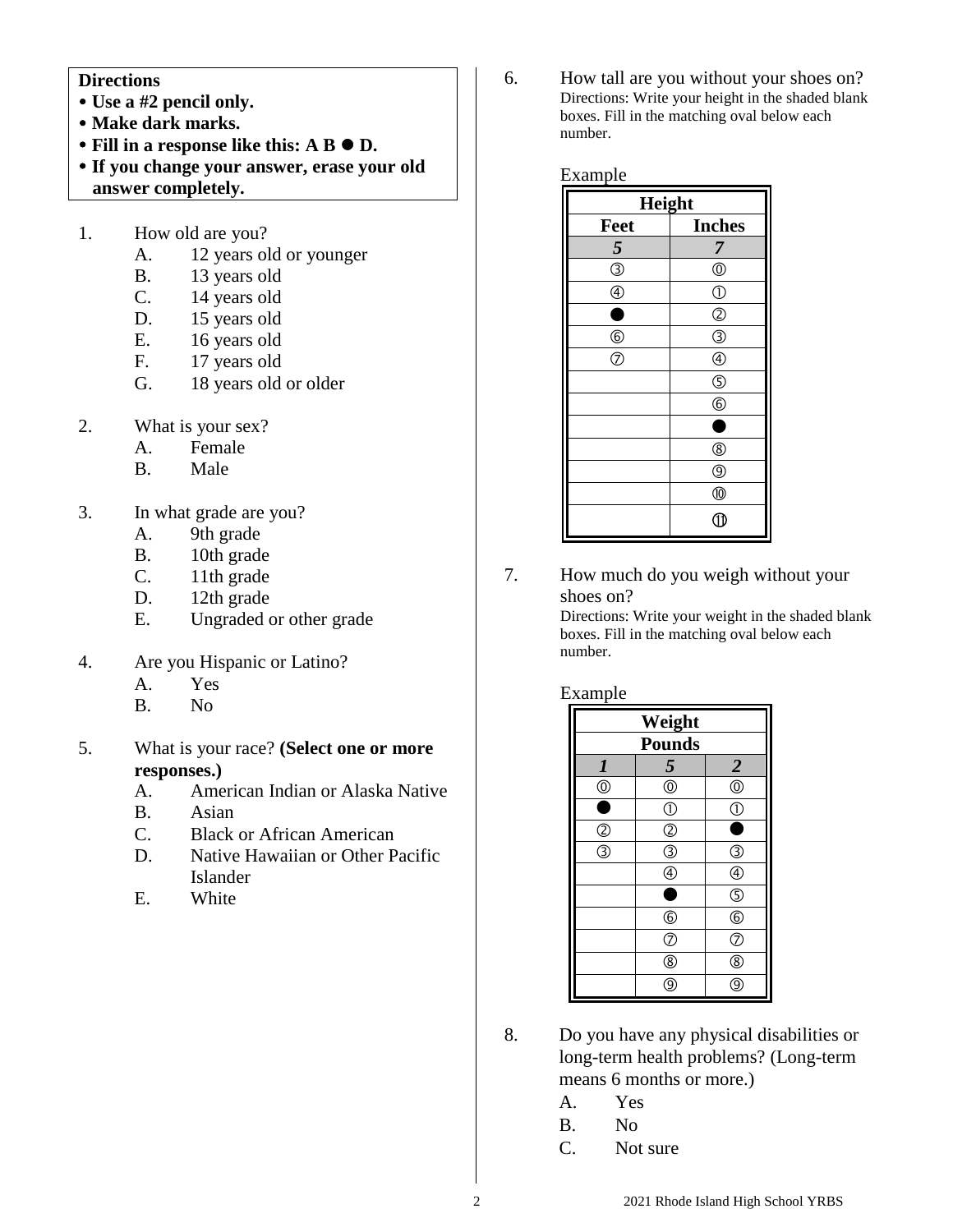- 9. Do you have any long-term emotional problems or learning disabilities? (Longterm means 6 months or more.)
	- A. Yes
	- B. No
	- C. Not sure
- 10. Some people describe themselves as transgender when their sex at birth does not match the way they think or feel about their gender. Are you transgender?
	- A. No, I am not transgender
	- B. Yes, I am transgender
	- C. I am not sure if I am transgender
	- D. I do not know what this question is asking
- 11. A person's appearance, style, dress, or the way they walk or talk may affect how people describe them. How do you think other people at school would describe you?
	- A. Very feminine
	- B. Mostly feminine
	- C. Somewhat feminine
	- D. Equally feminine and masculine
	- E. Somewhat masculine
	- F. Mostly masculine
	- G. Very masculine

#### **The next 6 questions ask about safety.**

- 12. How often do you wear a seat belt when **riding** in a car driven by someone else?
	- A. Never
	- B. Rarely
	- C. Sometimes
	- D. Most of the time
	- E. Always
- 13. During the past 30 days, how many times did you **ride** in a car or other vehicle **driven by someone who had been drinking alcohol**?
	- A. 0 times
	- B. 1 time
	- $C. 2$  or 3 times
	- D. 4 or 5 times
	- E. 6 or more times
- 14. During the past 30 days, how many times did you **ride** in a car or other vehicle **driven by someone who had been using marijuana** (also called pot or weed)?
	- A. 0 times
	- B. 1 time
	- C. 2 or 3 times
	- D. 4 or 5 times
	- E. 6 or more times
- 15. During the past 30 days, how many times did you **drive** a car or other vehicle **when you had been using marijuana** (also called pot or weed)?
	- A. I did not drive a car or other vehicle during the past 30 days
	- B. 0 times
	- C. 1 time
	- D. 2 or 3 times
	- E. 4 or 5 times
	- F. 6 or more times
- 16. During the past 30 days, on how many days did you **text or e-mail** while **driving** a car or other vehicle?
	- A. I did not drive a car or other vehicle during the past 30 days
	- B. 0 days
	- $C.$  1 or 2 days
	- D. 3 to 5 days
	- E.  $6 to 9 days$
	- F. 10 to 19 days
	- G. 20 to 29 days
	- H. All 30 days
- 17. During the past 30 days, on how many days did you **talk on a cell phone** while **driving** a car or other vehicle?
	- A. I did not drive a car or othervehicle during the past 30 days
	- B. 0 days
	- C.  $1$  or  $2$  days
	- D. 3 to 5 days
	- E.  $6 to 9 days$
	- F. 10 to 19 days
	- G. 20 to 29 days
	- H. All 30 days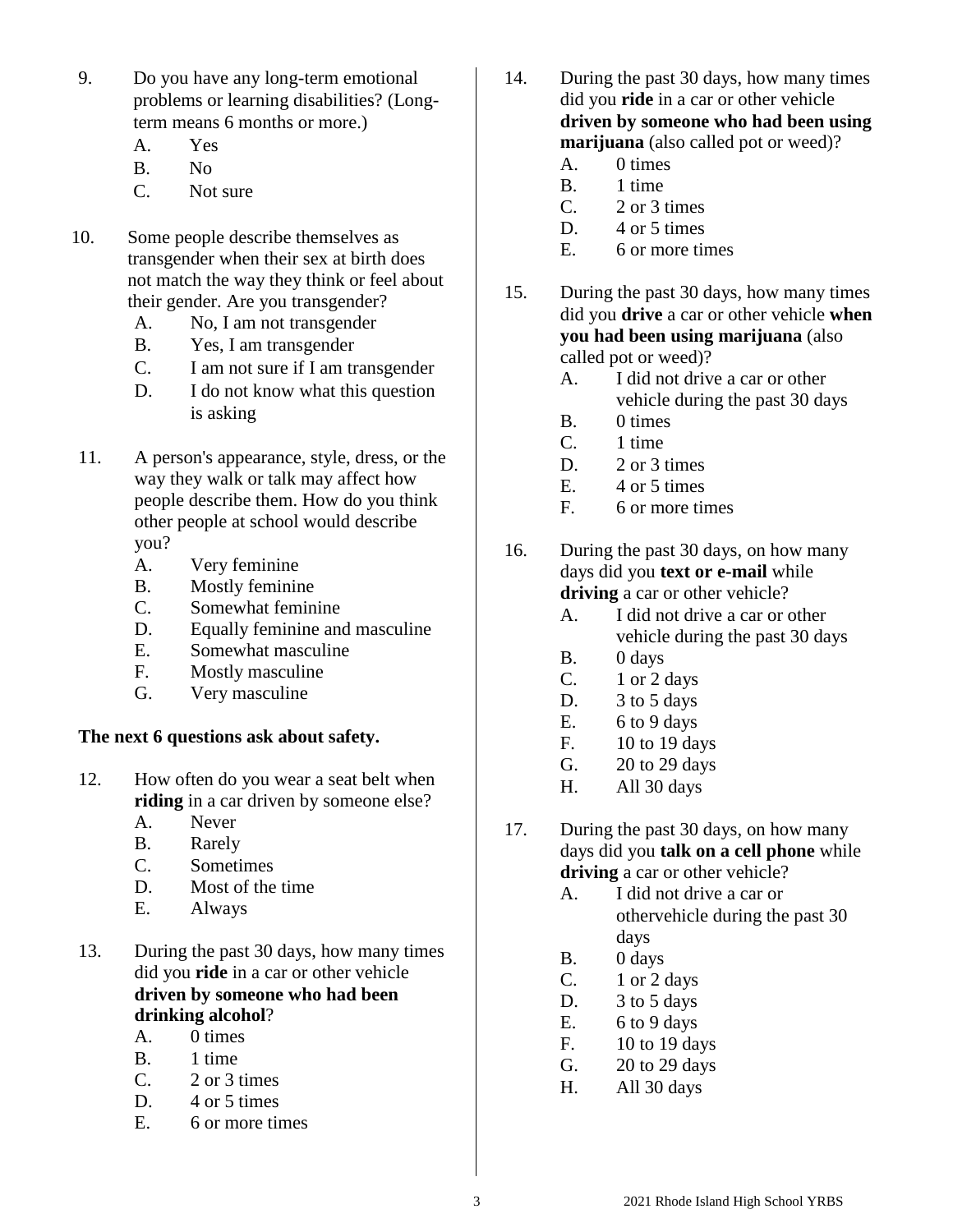## **The next 6 questions ask about violencerelated behaviors and experiences.**

- 18. During the past 30 days, on how many days did you **not** go to school because you felt you would be unsafe at school or on your way to or from school?
	- A. 0 days
	- B. 1 day
	- C.  $2$  or  $3$  days
	- D.  $4$  or  $5$  days
	- E. 6 or more days
- 19. During the past 12 months, how many times were you in a **physical fight on school property**?
	- A. 0 times
	- B. 1 time
	- $C. 2$  or 3 times
	- D. 4 or 5 times
	- E. 6 or 7 times
	- F. 8 or 9 times
	- G. 10 or 11 times
	- H. 12 or more times
- 20. Have you ever seen someone get physically attacked, beaten, stabbed, or shot in your neighborhood?
	- A. Yes
	- B. No
- 21. Have you ever been physically forced to have sexual intercourse when you did not want to?
	- A. Yes
	- B. No
- 22. During the past 12 months, how many times did **someone you were dating or going out with** force you to do sexual things that you did not want to do? (Count such things as kissing, touching, or being physically forced to have sexual intercourse.)
	- A. I did not date or go out with anyone during the past 12 months
	- B. 0 times
	- C. 1 time
	- D. 2 or 3 times
	- E. 4 or 5 times
	- F. 6 or more times
- 23. During the past 12 months, how many times did **someone you were dating or going out with** physically hurt you on purpose? (Count such things as being hit, slammed into something, or injured with an object or weapon.)
	- A. I did not date or go out with
	- anyone during the past 12 months
	- B. 0 times
	- C. 1 time
	- D. 2 or 3 times
	- E. 4 or 5 times
	- F. 6 or more times

**The next 2 questions ask about bullying. Bullying is when 1 or more students tease, threaten, spread rumors about, hit, shove, or hurt another student over and over again. It is not bullying when 2 students of about the same strength or power argue or fight or tease each other in a friendly way.**

- 24. During the past 12 months, have you ever been bullied **on school property**?
	- A. Yes
	- B. No
- 25. During the past 12 months, have you ever been **electronically** bullied? (Count being bullied through texting, Instagram, Facebook, or other social media.)
	- A. Yes
	- B. No

## **The next question asks about times that you felt you were treated badly or unfairly.**

- 26. During your life, how often have you felt that you were treated badly or unfairly in school because of your race or ethnicity?
	- A. Never
	- B. Rarely
	- C. Sometimes
	- D. Most of the time
	- E. Always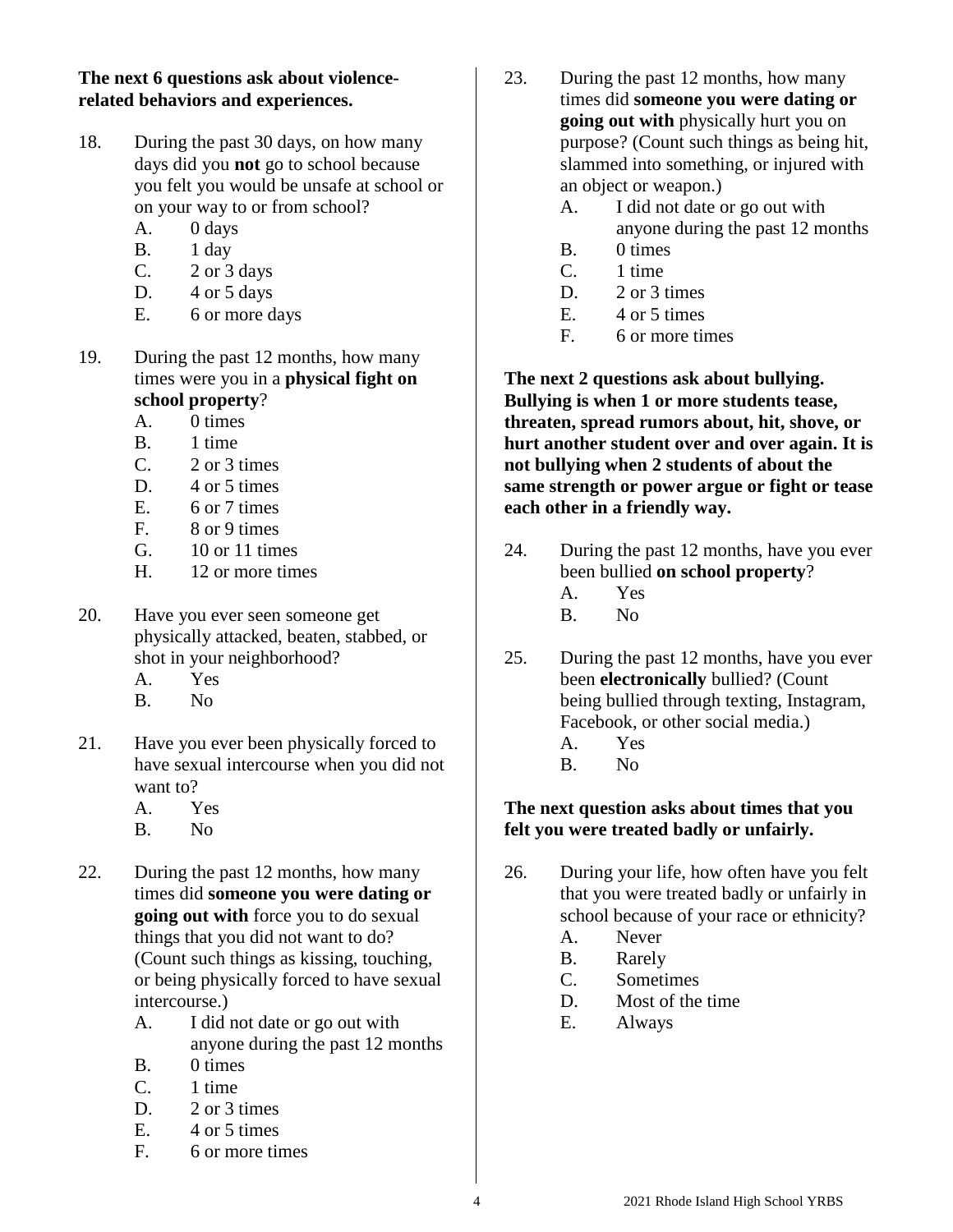**The next 5 questions ask about sad feelings and attempted suicide. Sometimes people feel so depressed about the future that they may consider attempting suicide, that is, taking some action to end their own life.**

- 27. During the past 12 months, did you ever feel so sad or hopeless almost every day for **two weeks or more in a row** that you stopped doing some usual activities? A. Yes
	- B. No
- 28. During the past 12 months, did you ever **seriously** consider attempting suicide? A. Yes
	- B. No
- 29. During the past 12 months, did you make a plan about how you would attempt suicide?
	- A. Yes
	- B. No
- 30. During the past 12 months, how many times did you actually attempt suicide?
	- A. 0 times
	- B. 1 time
	- $C. 2$  or 3 times
	- D. 4 or 5 times
	- E. 6 or more times
- 31. **If you attempted suicide** during the past 12 months, did any attempt result in an injury, poisoning, or overdose that had to be treated by a doctor or nurse?
	- A. **I did not attempt suicide** during the past 12 months
	- B. Yes
	- C. No

## **The next 5 questions ask about cigarette smoking.**

- 32. Have you ever tried cigarette smoking, even one or two puffs?
	- A. Yes
	- B. No
- 33. During the past 30 days, on how many days did you smoke cigarettes?
	- A. 0 days
	- $B.$  1 or 2 days
	- C.  $3 \text{ to } 5 \text{ days}$
	- D. 6 to 9 days
	- E. 10 to 19 days
	- F. 20 to 29 days
	- G. All 30 days
- 34. During the past 30 days, on the days you smoked, how many cigarettes did you smoke **per day**?
	- A. I did not smoke cigarettes during the past 30 days
		- B. Less than 1 cigarette per day
		- C. 1 cigarette per day
		- D. 2 to 5 cigarettes per day
		- E. 6 to 10 cigarettes per day
		- F. 11 to 20 cigarettes per day
		- G. More than 20 cigarettes per day
- 35. During the past 30 days, how did you **usually** get your own cigarettes? (Select only **one** response.)
	- A. I did not smoke cigarettes during the past 30 days
	- B. I bought them in a store such as a convenience store, supermarket, discount store, or gas station
	- C. I got them on the Internet
	- D. I gave someone else money to buy them for me
	- E. I borrowed (or bummed) them from someone else
	- F. A person who can legally buy cigarettes gave them to me
	- G. I took them from a store or family member
	- H. I got them some other way
- 36. Does anyone who lives with you smoke cigarettes?
	- A. Yes
	- B. No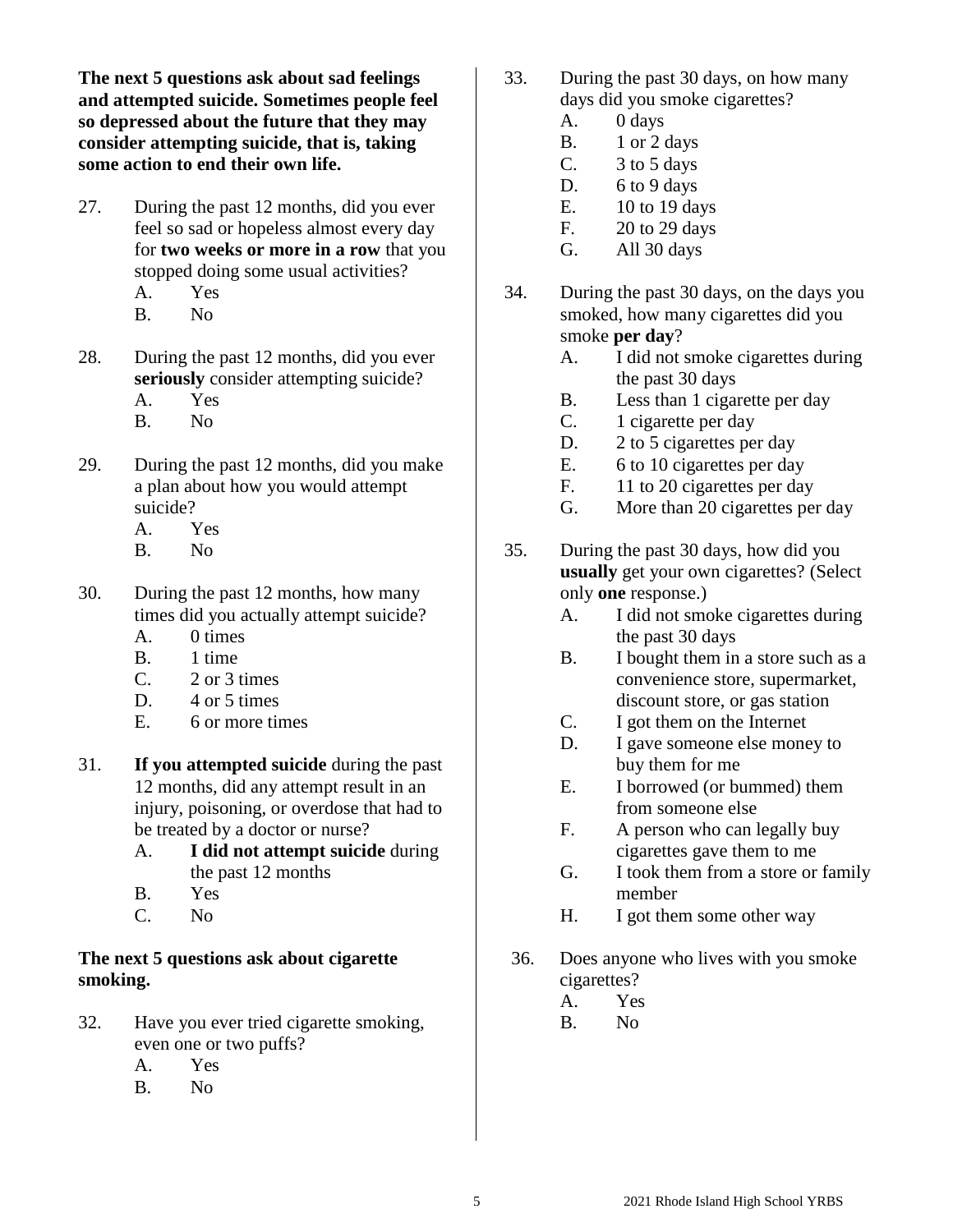**The next 5 questions ask about electronic vapor products, such as JUUL, SMOK, Suorin, Vuse, and blu. Electronic vapor products include e-cigarettes, vapes, vape pens, e-cigars, e-hookahs, hookah pens, and mods.**

- 37. Have you ever used an electronic vapor product? A. Yes
	- B. No
- 38. During the past 30 days, on how many days did you use an electronic vapor product?
	- A. 0 days
	- B. 1 or 2 days
	- C. 3 to 5 days
	- D. 6 to 9 days
	- E. 10 to 19 days
	- F. 20 to 29 days
	- G. All 30 days
- 39. During the past 30 days, did you use an electronic vapor product flavored to taste like menthol, mint, clove or spice, alcoholic drinks, candy, fruit, chocolate, or any other non-tobacco flavor?
	- A. Yes
	- B. No
- 40. During the past 30 days, how did you **usually** get your electronic vapor products? (Select only **one** response.)
	- A. I did not use any electronic vapor products during the past 30 days
	- B. I got or bought them from a friend, family member, or someone else
	- C. I bought them myself in a vape shop or tobacco shop
	- D. I bought them myself in a convenience store, supermarket, discount store, or gas station
	- E. I bought them myself at a mall or shopping center kiosk or stand
	- F. I bought them myself on the Internet, such as from a product website, vape store website, or other website like eBay, Amazon, Facebook Marketplace, or **Craigslist**
	- G. I took them from a store or another person
	- H. I got them in some other way
- 41. What is the main reason you have used electronic vapor products? (Select only **one** response.)
	- A. I have never used an electronic vapor product
	- B. Friend or family member used them
	- C. To get a high or buzz from nicotine
	- D. I was feeling anxious, stressed, or depressed
	- E. I was curious about them
	- F. They are less harmful than other forms of tobacco
	- G. They are available in flavors, such as mint, candy, fruit, or chocolate
	- H. I used them for some other reason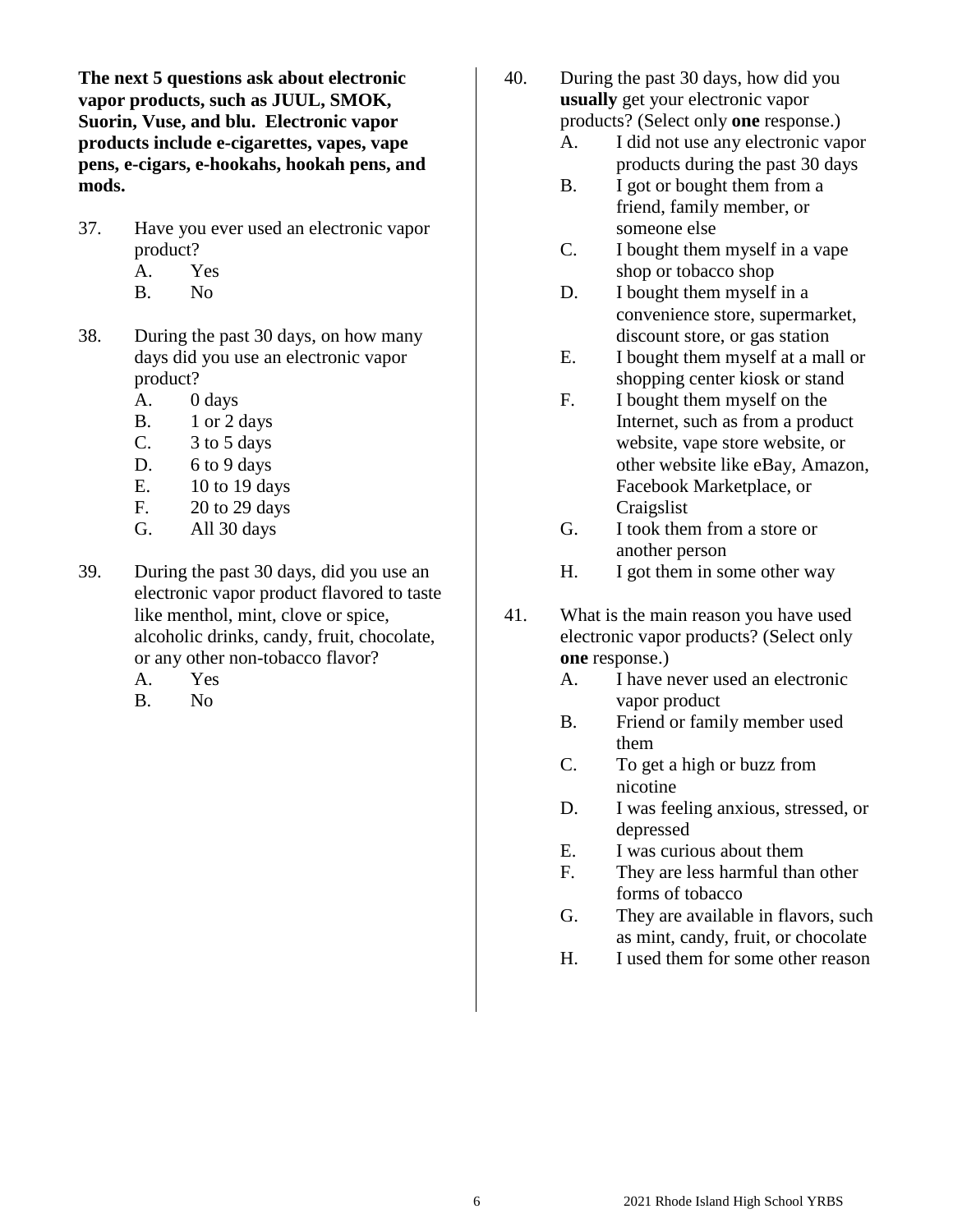## **The next 3 questions ask about other tobacco products.**

- 42. During the past 30 days, on how many days did you use **chewing tobacco, snuff, dip**, **snus, or dissolvable tobacco products**, such as Copenhagen, Grizzly, Skoal, or Camel Snus? (Do **not** count any electronic vapor products.)
	- A. 0 days
	- B. 1 or 2 days
	- C. 3 to 5 days
	- D. 6 to 9 days
	- E. 10 to 19 days
	- F. 20 to 29 days
	- G. All 30 days
- 43. During the past 30 days, on how many days did you smoke **cigars, cigarillos, or little cigars**?
	- A. 0 days
	- B. 1 or 2 days
	- C. 3 to 5 days
	- D. 6 to 9 days
	- E. 10 to 19 days
	- F. 20 to 29 days
	- G. All 30 days

**The next question asks about "heated tobacco products" such as iQOS, glo, and Eclipse. You may know them as heated cigarettes or "heatnot-burn" tobacco products. Heated tobacco products heat tobacco sticks ("heatsticks") or capsules to produce a vapor. They are different from e-cigarettes, which heat a liquid to produce a vapor. Do not count electronic vapor products when answering this question.**

- 44. Have you ever used a heated tobacco product, even one or two times?
	- A. Yes
	- B. No

**The next 4 questions ask about drinking alcohol. This includes drinking beer, wine, flavored alcoholic beverages, and liquor such as rum, gin, vodka, or whiskey. For these questions, drinking alcohol does not include drinking a few sips of wine for religious purposes.**

- 45. How old were you when you had your first drink of alcohol other than a few sips?
	- A. I have never had a drink of alcohol other than a few sips
	- B. 8 years old or younger
	- C. 9 or 10 years old
	- D. 11 or 12 years old
	- E. 13 or 14 years old
	- F. 15 or 16 years old
	- G. 17 years old or older
- 46. During the past 30 days, on how many days did you have at least one drink of alcohol?
	- A. 0 days
	- B. 1 or 2 days
	- C. 3 to 5 days
	- D.  $6$  to  $9$  days
	- E. 10 to 19 days
	- F. 20 to 29 days
	- G. All 30 days
- 47. During the past 30 days, on how many days did you have **4** or more drinks of alcohol in a row, that is, within a couple of hours (if you are **female**) or **5** or more drinks of alcohol in a row, that is, within a couple of hours (if you are **male**)?
	- A. 0 days
	- B. 1 day
	- C. 2 days
	- D.  $3$  to 5 days
	- E.  $6 to 9 days$
	- F. 10 to 19 days
	- G. 20 or more days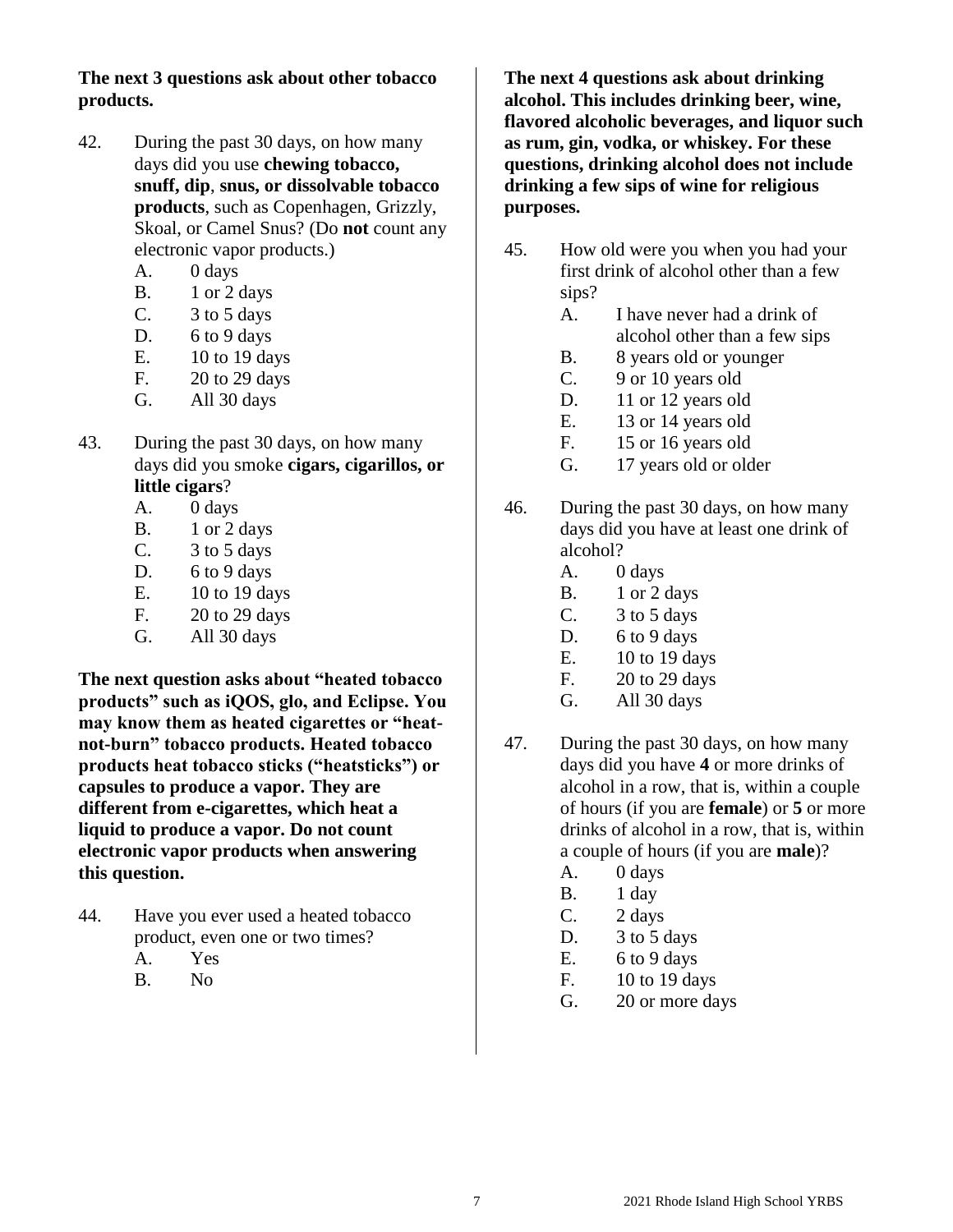- 48. During the past 30 days, how did you **usually** get the alcohol you drank?
	- A. I did not drink alcohol during the past 30 days
	- B. I bought it in a store such as a liquor store, convenience store, supermarket, discount store, or gas station
	- C. I bought it at a restaurant, bar, or club
	- D. I bought it at a public event such as a concert or sporting event
	- E. I gave someone else money to buy it for me
	- F. Someone gave it to me
	- G. I took it from a store or family member
	- H. I got it some other way

**The next 4 questions ask about marijuana use. Marijuana also is called pot or weed. For these questions, do not count CBD-only or hemp products, which come from the same plant as marijuana, but do not cause a high when used alone.**

- 49. During your life, how many times have you used marijuana?
	- A. 0 times
	- B. 1 or 2 times
	- C. 3 to 9 times
	- D.  $10$  to 19 times
	- E. 20 to 39 times
	- F. 40 to 99 times
	- G. 100 or more times
- 50. How old were you when you tried marijuana for the first time?
	- A. I have never tried marijuana
	- B. 8 years old or younger
	- C. 9 or 10 years old
	- D. 11 or 12 years old
	- E. 13 or 14 years old
	- F. 15 or 16 years old
	- G. 17 years old or older
- 51. During the past 30 days, how many times did you use marijuana?
	- A. 0 times
	- B. 1 or 2 times
	- $C.$  3 to 9 times
	- D.  $10$  to 19 times
	- E. 20 to 39 times
	- F. 40 or more times
- 52. During the past 30 days, on how many days did you use an electronic vapor product to **vape marijuana** (also called pot or weed), including THC, THC concentrates, hash oil, or waxes?
	- A. 0 days
	- B. 1 or 2 days
	- C.  $3 \text{ to } 5 \text{ days}$
	- D. 6 to 9 days
	- E. 10 to 19 days
	- F. 20 to 29 days
	- G. All 30 days

## **The next question asks about synthetic marijuana use. Synthetic marijuana also is called Spice, fake weed, K2, or Black Mamba.**

- 53. During your life, how many times have you used synthetic marijuana?
	- A. 0 times
	- B. 1 or 2 times
	- C. 3 to 9 times
	- D.  $10$  to 19 times
	- E. 20 to 39 times
	- F. 40 or more times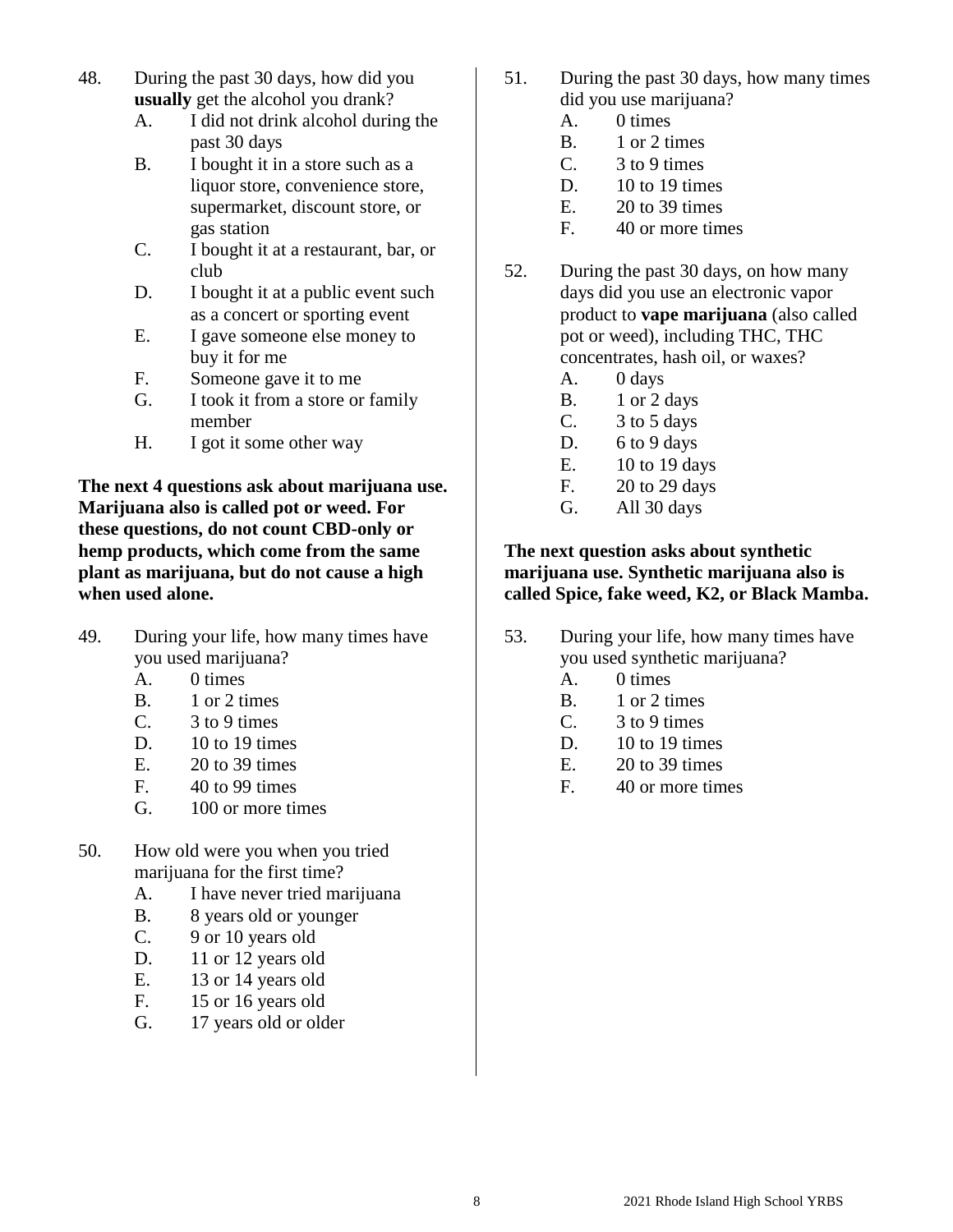**The next question asks about the use of prescription pain medicine without a doctor**'**s prescription or differently than how a doctor told you to use it. For this question, count drugs such as codeine, Vicodin, OxyContin, Hydrocodone, and Percocet.**

- 54. During your life, how many times have you taken **prescription pain medicine** without a doctor's prescription or differently than how a doctor told you to use it?
	- A. 0 times
	- B. 1 or 2 times
	- C. 3 to 9 times
	- D. 10 to 19 times
	- E. 20 to 39 times
	- F. 40 or more times

#### **The next 3 questions ask about other drugs.**

- 55. During your life, how many times have you used **any** form of cocaine, including powder, crack, or freebase?
	- A. 0 times
	- B. 1 or 2 times
	- $C.$  3 to 9 times
	- D.  $10$  to 19 times
	- $E = 20$  to 39 times
	- F. 40 or more times
- 56. During your life, how many times have you used **heroin** (also called smack, junk, or China White)?
	- A. 0 times
	- B. 1 or 2 times
	- $C.$  3 to 9 times
	- D. 10 to 19 times
	- E. 20 to 39 times
	- F. 40 or more times
- 57. During your life, how many times have you used **ecstasy** (also called MDMA or Molly)?
	- A. 0 times
	- B. 1 or 2 times
	- $C.$  3 to 9 times
	- D. 10 to 19 times
	- $E = 20$  to 39 times
	- F. 40 or more times

### **The next 7 questions ask about sexual behavior.**

- 58. Have you ever had sexual intercourse?
	- A. Yes B. No
	-
- 59. During the past 3 months, with how many people did you have sexual intercourse?
	- A. I have never had sexual intercourse
	- B. I have had sexual intercourse, but not during the past 3 months
	- C. 1 person
	- D. 2 people
	- E. 3 people
	- F. 4 people
	- G. 5 people
	- H. 6 or more people
- 60. Did you drink alcohol or use drugs before you had sexual intercourse the **last time**?
	- A. I have never had sexual intercourse
	- B. Yes
	- C. No
- 61. The **last time** you had sexual intercourse, did you or your partner use a condom?
	- A. I have never had sexual intercourse
	- B. Yes
	- C. No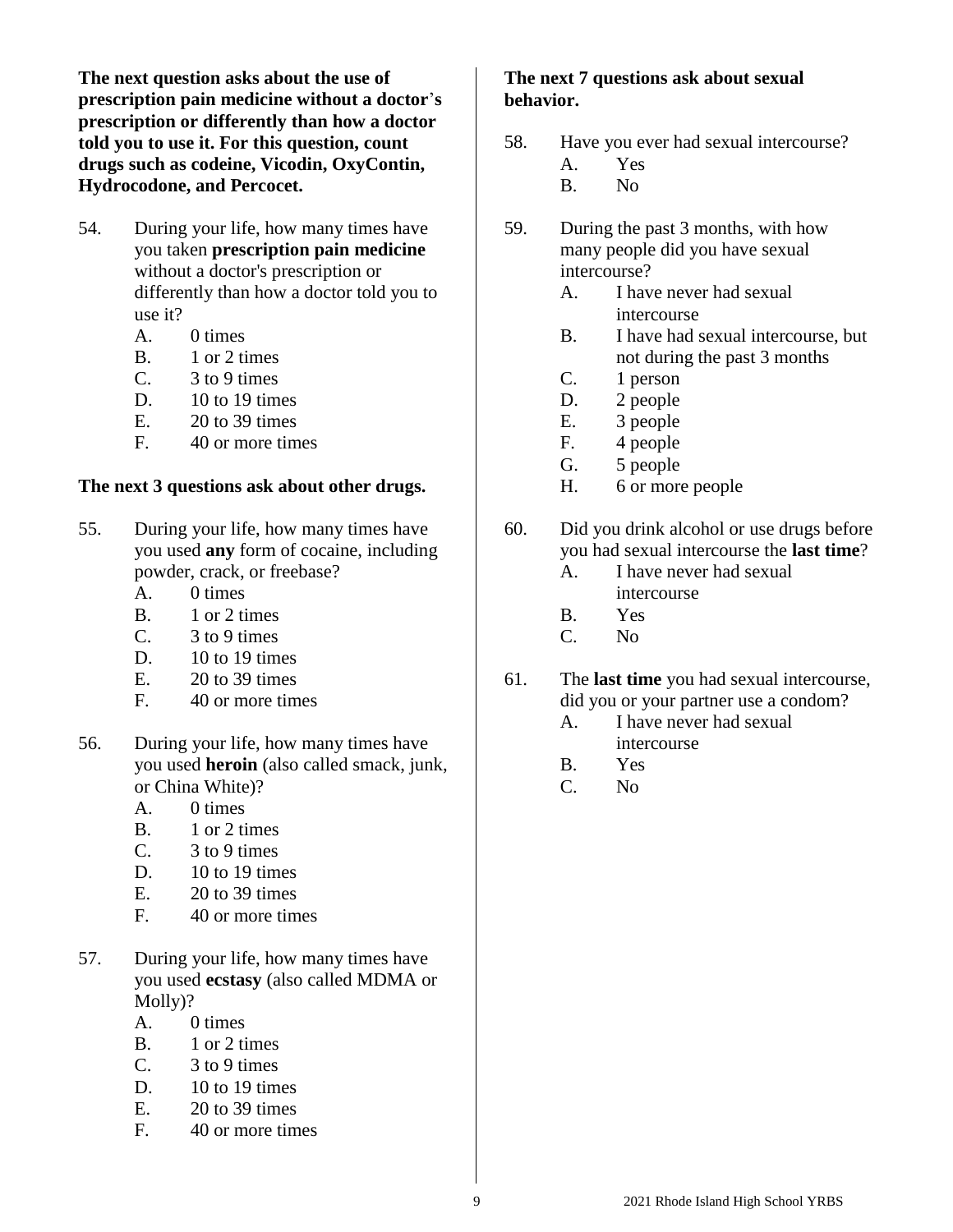- 62. The **last time** you had sexual intercourse with an opposite-sex partner, what **one** method did you or your partner use to **prevent pregnancy**? (Select only **one**  response.)
	- A. I have never had sexual intercourse with an opposite-sex partner
	- B. No method was used to prevent pregnancy
	- C. Birth control pills (Do **not** count emergency contraception such as Plan B or the "morning after" pill.)
	- D. Condoms
	- E. An IUD (such as Mirena or ParaGard) or implant (such as Implanon or Nexplanon)
	- F. A shot (such as Depo-Provera), patch (such as Ortho Evra), or birth control ring (such as NuvaRing)
	- G. Withdrawal or some other method
	- H. Not sure
- 63. During your life, with whom have you had sexual contact?
	- A. I have never had sexual contact
	- B. Females
	- C. Males
	- D. Females and males
- 64. Which of the following best describes you?
	- A. Heterosexual (straight)
	- B. Gay or lesbian
	- C. Bisexual
	- D. I describe my sexual identity some other way
	- E. I am not sure about my sexual identity (questioning)
	- F. I do not know what this question is asking

## **The next question asks about body weight.**

- 65. Which of the following are you trying to do about your weight?
	- A. **Lose** weight
	- B. **Gain** weight
	- C. **Stay** the same weight
	- D. I am **not trying to do anything** about my weight

**The next 11 questions ask about food you ate or drank during the past 7 days. Think about all the meals and snacks you had from the time you got up until you went to bed. Be sure to include food you ate at home, at school, at restaurants, or anywhere else.**

- 66. During the past 7 days, how many times did you drink **100% fruit juices** such as orange juice, apple juice, or grape juice? (Do **not** count punch, Kool-Aid, sports drinks, or other fruit-flavored drinks.)
	- A. I did not drink 100% fruit juice during the past 7 days
	- B. 1 to 3 times during the past 7 days
	- C. 4 to 6 times during the past 7 days
	- D. 1 time per day
	- E. 2 times per day
	- F. 3 times per day
	- G. 4 or more times per day
- 67. During the past 7 days, how many times did you eat **fruit**? (Do **not** count fruit juice.)
	- A. I did not eat fruit during the past 7 days
	- B. 1 to 3 times during the past 7 days
	- C. 4 to 6 times during the past 7 days
	- D. 1 time per day
	- E. 2 times per day
	- F. 3 times per day
	- G. 4 or more times per day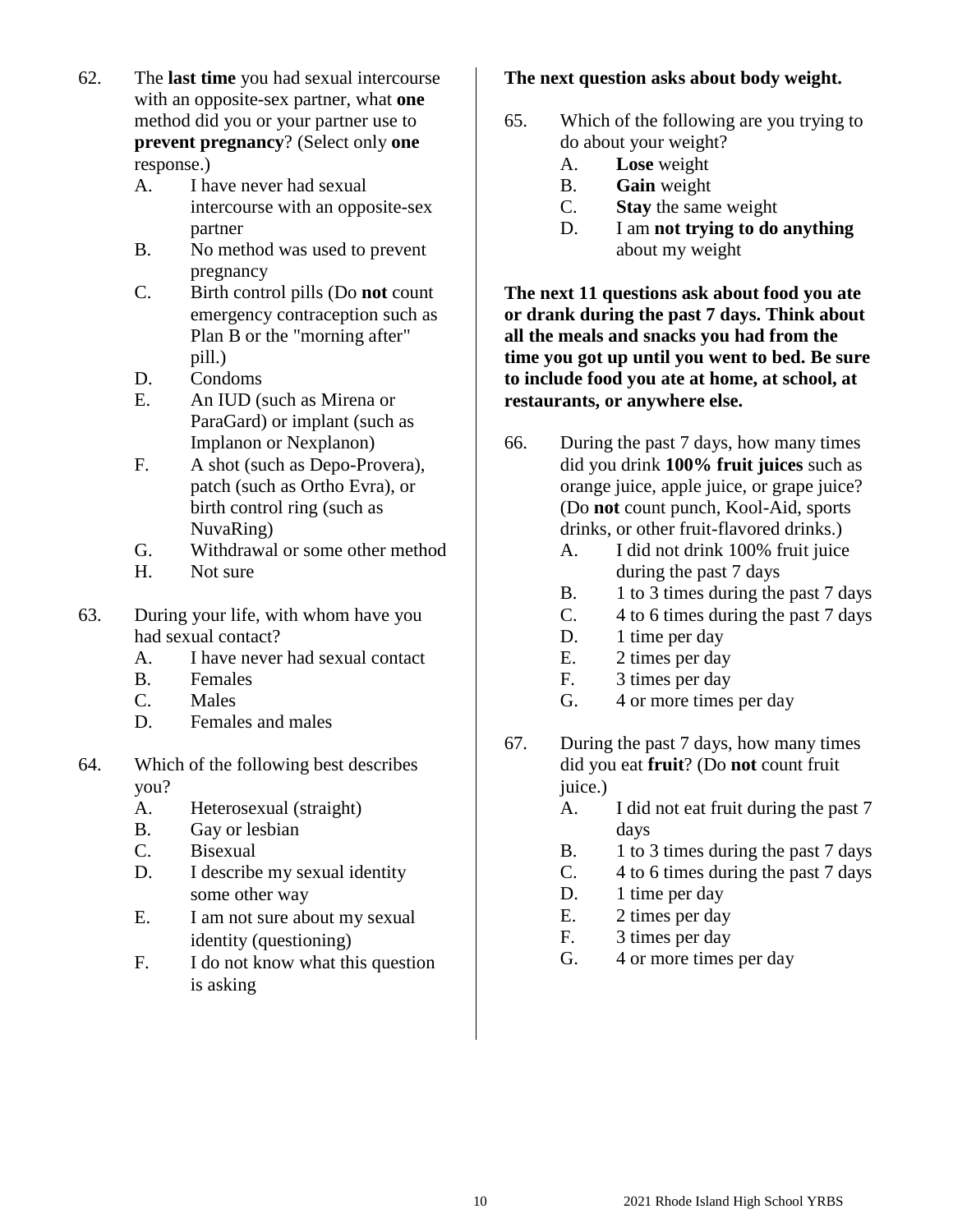- 68. During the past 7 days, how many times did you eat **green salad**?
	- A. I did not eat green salad during the past 7 days
	- B. 1 to 3 times during the past 7 days
	- C. 4 to 6 times during the past 7 days
	- D. 1 time per day
	- E. 2 times per day
	- F. 3 times per day
	- G. 4 or more times per day
- 69. During the past 7 days, how many times did you eat **potatoes**? (Do **not** count french fries, fried potatoes, or potato chips.)
	- A. I did not eat potatoes during the past 7 days
	- B. 1 to 3 times during the past 7 days
	- C. 4 to 6 times during the past 7 days
	- D. 1 time per day
	- E. 2 times per day
	- F. 3 times per day
	- G. 4 or more times per day
- 70. During the past 7 days, how many times did you eat **carrots**?
	- A. I did not eat carrots during the past 7 days
	- B. 1 to 3 times during the past 7 days
	- C. 4 to 6 times during the past 7 days
	- D. 1 time per day
	- E. 2 times per day
	- F. 3 times per day
	- G. 4 or more times per day
- 71. During the past 7 days, how many times did you eat **other vegetables**? (Do **not** count green salad, potatoes, or carrots.)
	- A. I did not eat other vegetables during the past 7 days
	- B. 1 to 3 times during the past 7 days
	- C. 4 to 6 times during the past 7 days
	- D. 1 time per day
	- E. 2 times per day
	- F. 3 times per day
	- G. 4 or more times per day
- 72. During the past 7 days, how many times did you drink a **can, bottle, or glass of soda or pop**, such as Coke, Pepsi, or Sprite? (Do **not** count diet soda or diet pop.)
	- A. I did not drink soda or pop during the past 7 days
	- B. 1 to 3 times during the past 7 days
	- C. 4 to 6 times during the past 7 days
	- D. 1 time per day
	- E. 2 times per day
	- F. 3 times per day
	- G. 4 or more times per day
- 73. During the past 7 days, how many times did you drink a **bottle or glass of plain water**? (Count tap, bottled, and unflavored sparkling water.)
	- A. I did not drink water during the past 7 days
	- B. 1 to 3 times during the past 7 days
	- C. 4 to 6 times during the past 7 days
	- D. 1 time per day
	- E. 2 times per day
	- F. 3 times per day
	- G. 4 or more times per day
- 74. What type of plain or unflavored water do you drink most often? (Select only **one** response.)
	- A. I do not drink plain or unflavored water
	- B. Bottled water purchased from a store
	- C. Carbonated water (unflavored seltzer, sparkling water, club soda, or SodaStream) in either a bottle, can, or glass
	- D. Tap water or water directly from a faucet or bubbler without a filter on it
	- E. Water from a faucet, refrigerator, or pitcher with a filter on it
	- F. Some other type of water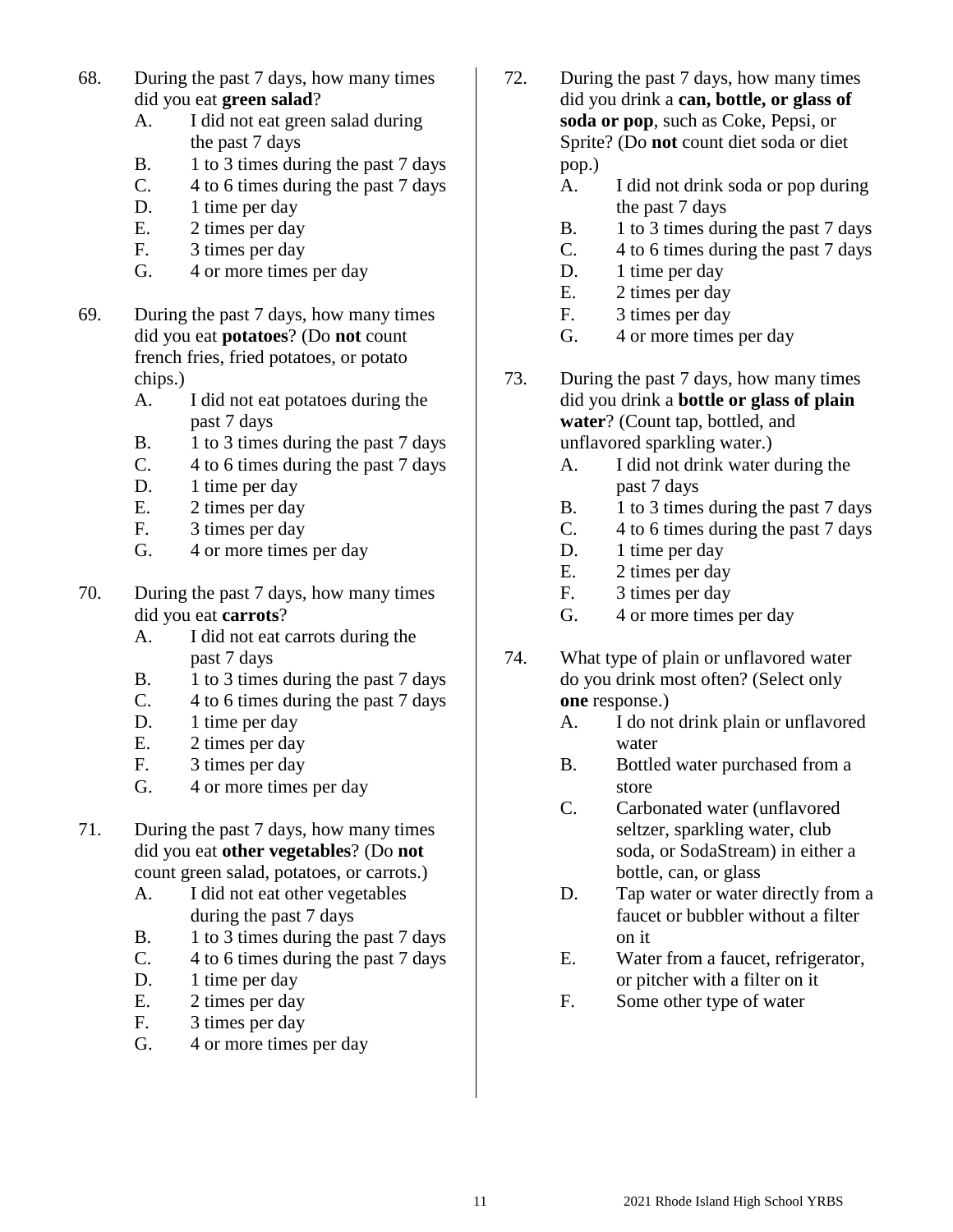- 75. During the past 7 days, on how many days did you eat **breakfast**?
	- A. 0 days
	- B. 1 day
	- $C.$  2 days
	- D. 3 days
	- E. 4 days
	- F. 5 days
	- G. 6 days
	- H. 7 days
- 76. During the past 30 days, how often did you go hungry because there was not enough food in your home?
	- A. Never
	- B. Rarely
	- C. Sometimes
	- D. Most of the time
	- E. Always

## **The next 2 questions ask about physical activity.**

- 77. During the past 7 days, on how many days were you physically active for a total of **at least 60 minutes per day**? (Add up all the time you spent in any kind of physical activity that increased your heart rate and made you breathe hard some of the time.)
	- A. 0 days
	- B. 1 day
	- C. 2 days
	- D. 3 days
	- E. 4 days
	- F. 5 days
	- G. 6 days
	- H. 7 days
- 78. On an average school day, how many hours do you spend in front of a TV, computer, smart phone, or other electronic device watching shows or videos, playing games, accessing the Internet, or using social media (also called "screen time")? (Do **not** count time spent doing schoolwork.)
	- A. Less than 1 hour per day
	- B. 1 hour per day
	- C. 2 hours per day
	- D. 3 hours per day
	- E. 4 hours per day
	- F. 5 or more hours per day

**The next question asks about concussions. A concussion is when a blow or jolt to the head causes problems such as headaches, dizziness, being dazed or confused, difficulty remembering or concentrating, vomiting, blurred vision, or being knocked out.**

- 79. During the past 12 months, how many times did you have a concussion **from playing a sport or being physically active**?
	- A. 0 times
	- B. 1 time
	- C. 2 times
	- D. 3 times
	- E. 4 or more times

## **The next 3 questions ask about your teeth and mouth.**

- 80. When was the last time you saw a dentist for a check-up, exam, teeth cleaning, or other dental work?
	- A. During the past 12 months
	- B. Between 12 and 24 months ago
	- C. More than 24 months ago
	- D. Never
	- E. Not sure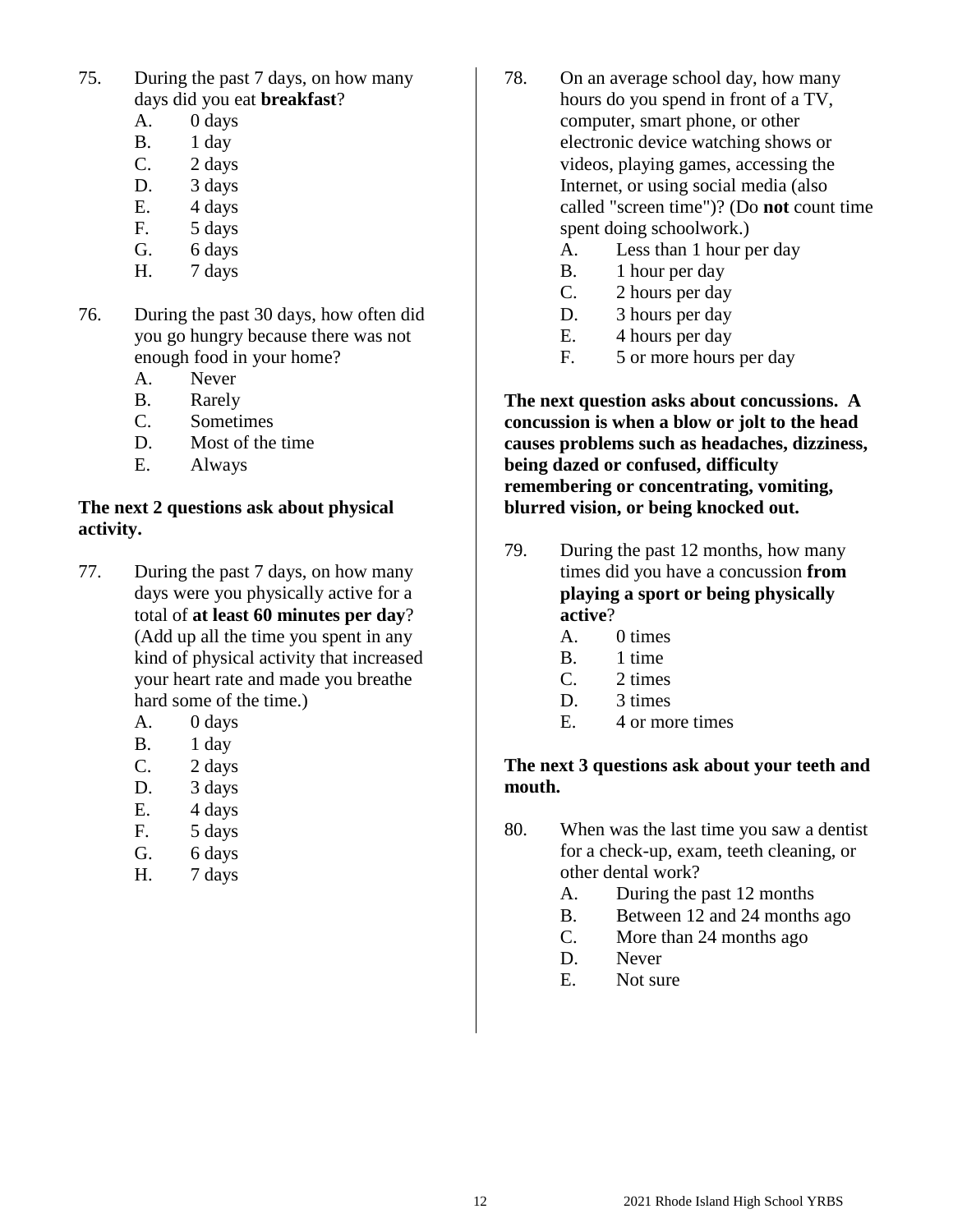- 81. During the past 12 months, how many times have your teeth or mouth been painful or sore?
	- A. 0 times
	- B. 1 time
	- C. 2 or 3 times
	- D. 4 or 5 times
	- E. 6 or more times
- 82. During the past 12 months, how often were you self-conscious or embarrassed because of your teeth or mouth?
	- A. Never
	- B. Rarely
	- C. Sometimes
	- D. Most of the time
	- E. Always

#### **The next 14 questions ask about other healthrelated topics.**

- 83. During the past 12 months, have you been tested for a sexually transmitted disease (STD) other than HIV, such as chlamydia or gonorrhea?
	- A. Yes
	- B. No
	- C. Not sure
- 84. Have you ever been taught in school about the benefits of not having sexual intercourse to prevent pregnancy and sexually transmitted diseases (STDs)?
	- A. Yes
	- B. No
	- C. Not sure
- 85. Have you ever been taught about AIDS or HIV infection in school?
	- A. Yes
	- B. No
	- C. Not sure
- 86. When you feel sad, empty, hopeless, angry, or anxious, how often do you get the kind of help you need?
	- A. I do not feel sad, empty, hopeless, angry, or anxious
	- B. Never
	- C. Rarely
	- D. Sometimes
	- E. Most of the time
	- F. Always
- 87. During the past 30 days, how often was your mental health not good? (Poor mental health includes stress, anxiety, and depression.)
	- A. Never
	- B. Rarely
	- C. Sometimes
	- D. Most of the time
	- E. Always
- 88. Is there at least one teacher or other adult in your school that you can talk to if you have a problem?
	- A. Yes
	- B. No
	- C. Not sure
- 89. During an average week when you are in school, how many total hours do you participate in school activities such as sports, band, drama, or clubs?
	- A. 0 hours
	- B. 1 to 4 hours
	- C. 5 to 9 hours
	- D. 10 to 19 hours
	- E. 20 or more hours
- 90. On an average school night, how many hours of sleep do you get?
	- A. 4 or less hours
	- B. 5 hours
	- C. 6 hours
	- D. 7 hours
	- E. 8 hours
	- F. 9 hours
	- G. 10 or more hours